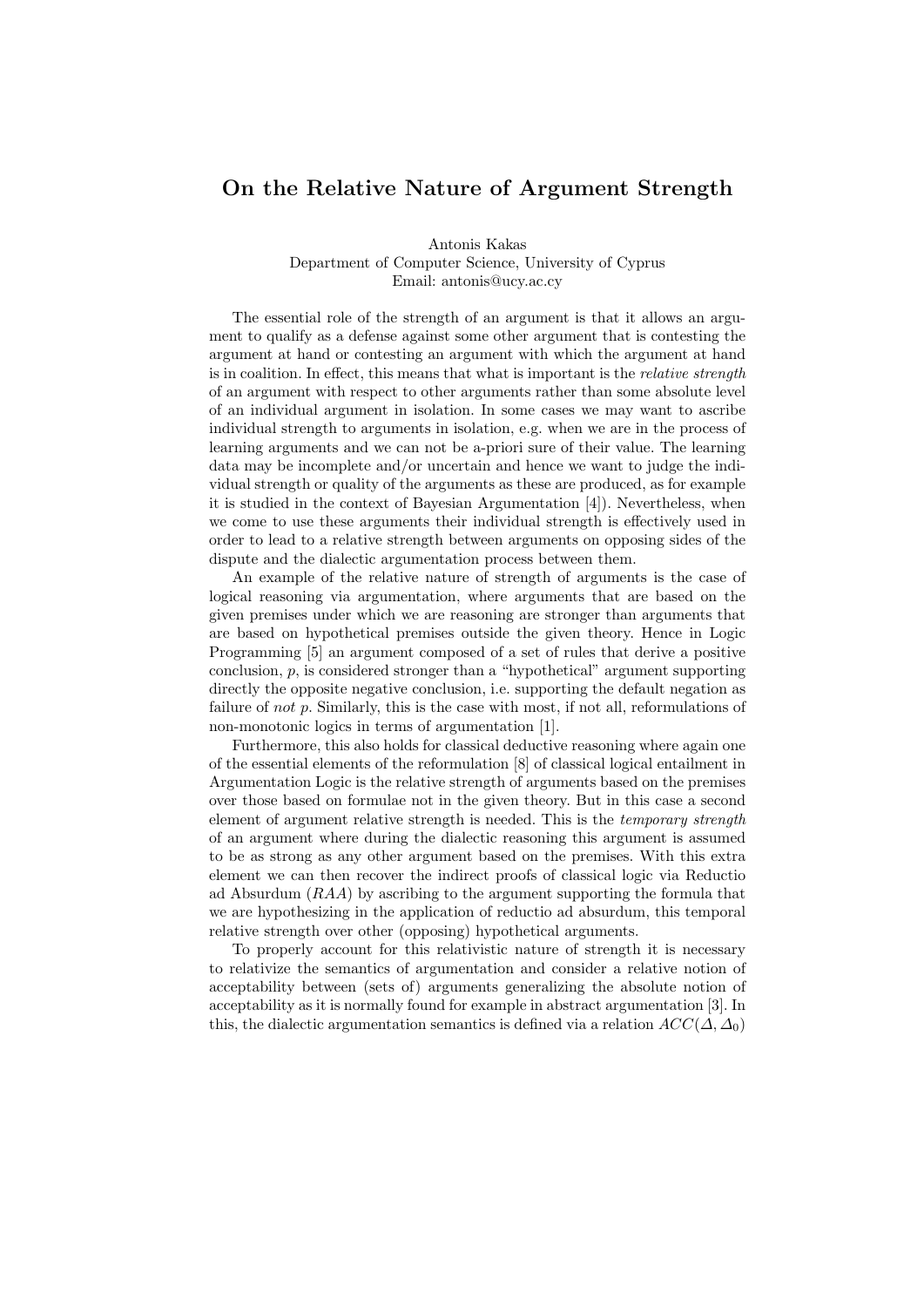## 2 Authors Suppressed Due to Excessive Length

between any two sets of arguments  $\Delta$ ,  $\Delta_0$  which specifies the acceptability of the set of arguments  $\Delta$  under the context where the set  $\Delta_0$  of arguments is considered as given, i.e. temporally as strong as any other argument and hence acceptable. This is a kind of relative labeling semantics [2] where the dialectic coherence of the labeling is applied not in just one absolute case but in all possible cases where some subset of arguments is assumed given and thus relatively as strong as other arguments.

This relative acceptability semantics has been studied from the early 1990s particularly in the context of Logic Programming [5, 7, 9] and more recently in the abstract setting of argumentation [6]. It constitutes a conservative extension of the widely used admissibility semantics for argumentation. Informally, the relative acceptability of  $ACC(\Delta, \Delta_0)$  is defined recursively to hold when the argument set  $\Delta$  can render all its attacking (or counter-arguments) non-acceptable in the context of accepting  $\Delta_0$  together with  $\Delta$  (see [6] for the technical details). In practice, the essential new element that it introduces is a semantical notion of self-defeating arguments and how these then identify additional acceptable arguments that can not be captured by other semantics.

Informally, a self-defeating argument "turns on itself" by rendering one of its attacking arguments acceptable when the argument is temporarily considered strong enough to be accepted. This means that the self-defeating argument renders the arguments that it needs for its defence, against some attacking counterargument, non-acceptable. More formally, we can define a self-defeating argument S as one for which there exists a counter-argument A such that  $\neg ACC(A, )$ and  $ACC(A, S)$  hold. So, although the attack A is in general (i.e. when we do not take any argument to be temporarily strong) non-acceptable under  $S$  temporarily strong this attack is rendered acceptable. Hence S brings about its own defeat and non-acceptability. The simplest example of a self-defeating argument is one that attacks itself, where since the argument is attacked by itself it is rendering this attack as acceptable in its own temporary context of strength. Hence is many semantics this is excluded explicitly by requiring that argument sets are not self-attacking.

For a more elaborate example of a self-defeating argument let us consider, within the framework of abstract argumentation, the case of a framework where we have three arguments  $a_1, a_2, a_3$  and where  $a_1$  is attacked strongly by  $a_2, a_2$  is attacked strongly by  $a_3$  and  $a_3$  is attacked by  $a_1$ . We have therefore a three-loop in the attack relation where  $a_1$  cannot attack back and defend itself against the attack from  $a_2$ . For this it needs the argument  $a_3$  as a defense against  $a_2$  but  $a_3$ is attacked by  $a_1$ . Hence  $a_1$  renders its required defense non-acceptable and thus indirectly itself non-acceptable. As a consequence of this  $a_1$  cannot compromise the acceptability of other arguments that it is attacking. Hence, if we had in the above framework an additional argument,  $a_0$ , that is attacked by  $a_1$  the argument  $a_0$  will be acceptable, despite the fact that  $a_0$  does not counter-attack back its attack by  $a_1$  and therefore  $a_0$  cannot be admissible, because its (only) attack of  $a_1$  is self-defeating.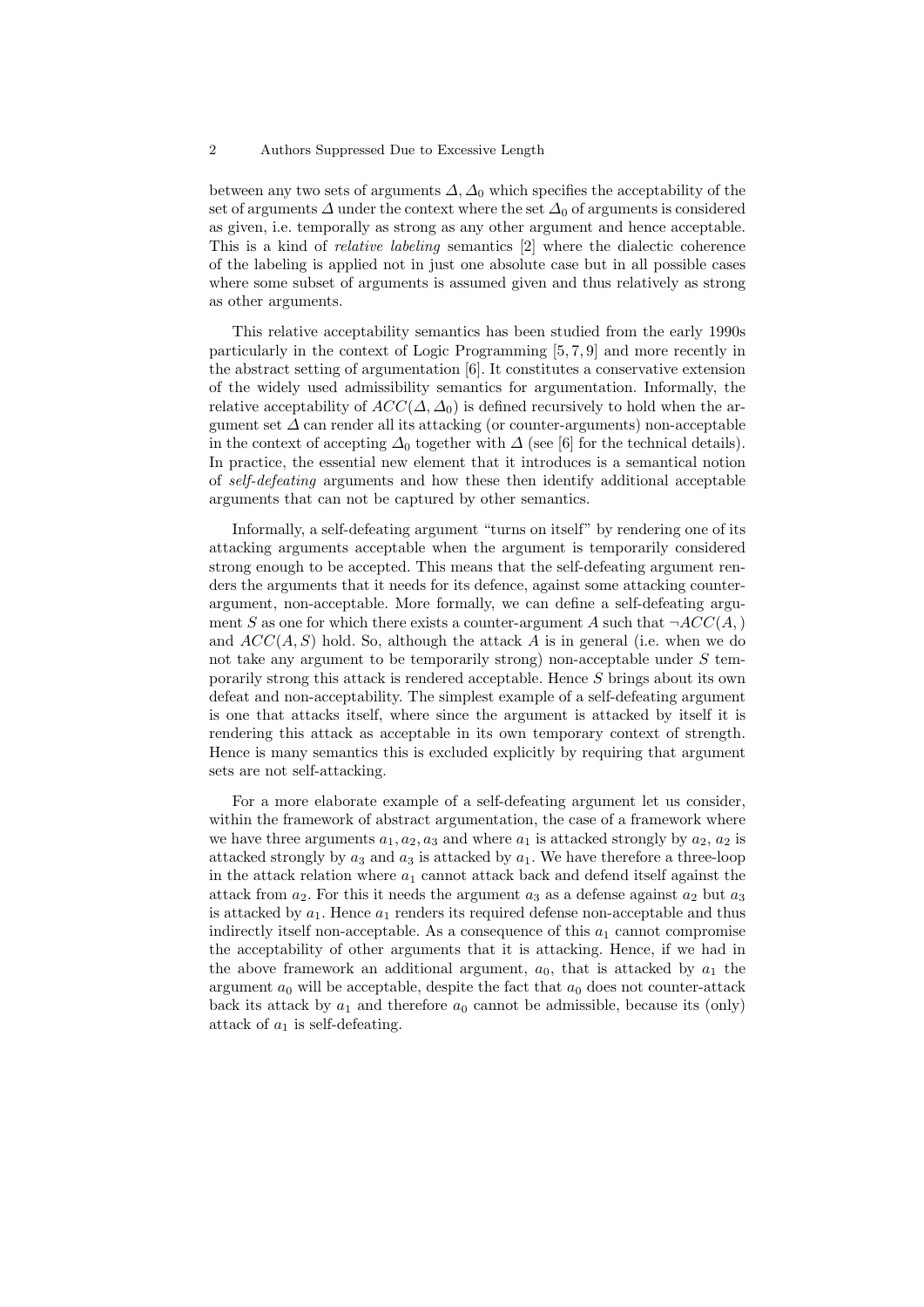There are two important links of self-defeating arguments defined in this way through the relative acceptability semantics. The first one is that this can be seen as a generalization or abstraction of the Reduction ad Absurdum reasoning principle, which as mentioned above, allows us to reformulate classical logical reasoning in terms of argumentation [8]. The temporary strength of an argument under which the self-defeating arguments are defined is analogous to the the process of proof by contradiction where the assumed hypothesis is given temporarily equal strength as the premises in the theory T under which we are reasoning.

The other (related) link is that self-defeating arguments are related to fallacious arguments and reasoning. They are indeed fallacious arguments that are structurally so and independent of the content or context of reasoning as the above example illustrates. They result purely from the logical structure of argumentation given by its relative acceptability semantics. This is in contrast to informal fallacies, as observed within human reasoning, which are typically context (e.g. audience) dependent fallacies and depend on the relative strength of hypothetical arguments within the context of reasoning.

Let us illustrate this case of an informal fallacy with an example. Informal fallacies can be understood in terms of arguments where the fallacious reasoning is based on some argument scheme. Consider the fallacy of "reasoning from ignorance" or "Argument from ignorance (Argumentum ad Ignorantiam)" where the argument and reasoning from it is based on lack of evidence. Consider a case of this "argument from ignorance fallacy" given by:

" $a_1$ : Ghosts exist, because no one has proved that they do not exist."

This is an argument supporting the claim of the existence of ghosts based on the premise that no one has shown otherwise. There are several ways to view this as a fallacious argument. One such view is that this link between the premises and claim is not strong, e.g. in Bayesian Argumentation this strength depends on the conditional probability of beliefs, in the population, between the conclusion and premises and that in this case this is low.

Another way to understand the fallacious nature of (the use of) this argument is through its relationship with the *hypothesis argument* for the opposite claim, i.e. the hypothesis that ghosts do not exist. This hypothesis argument is typically considered stronger than this argument and so it defeats it (it cannot be defended against), thus turning  $a_1$  as non-acceptable. In other words, in the context or the audience in which it is applied this is a fallacious argument because of the belief in the opposite claim that is stronger not simply than the claim itself but stronger than the link to the claim by this argument: it is the argument that is defeated not simply the claim.

To emphasize the fact that this fallacy is linked to the external beliefs in the environment and it is a matter of contextual relative strength between the argument and such hypothetical arguments let us consider another specific case of the same "argument from ignorance" fallacy, exactly as the above argument  $a_1$  on ghosts but with ghosts replaced by God. Then the strong belief that someone might have in the hypothesis or statement that "God exists" helps de-